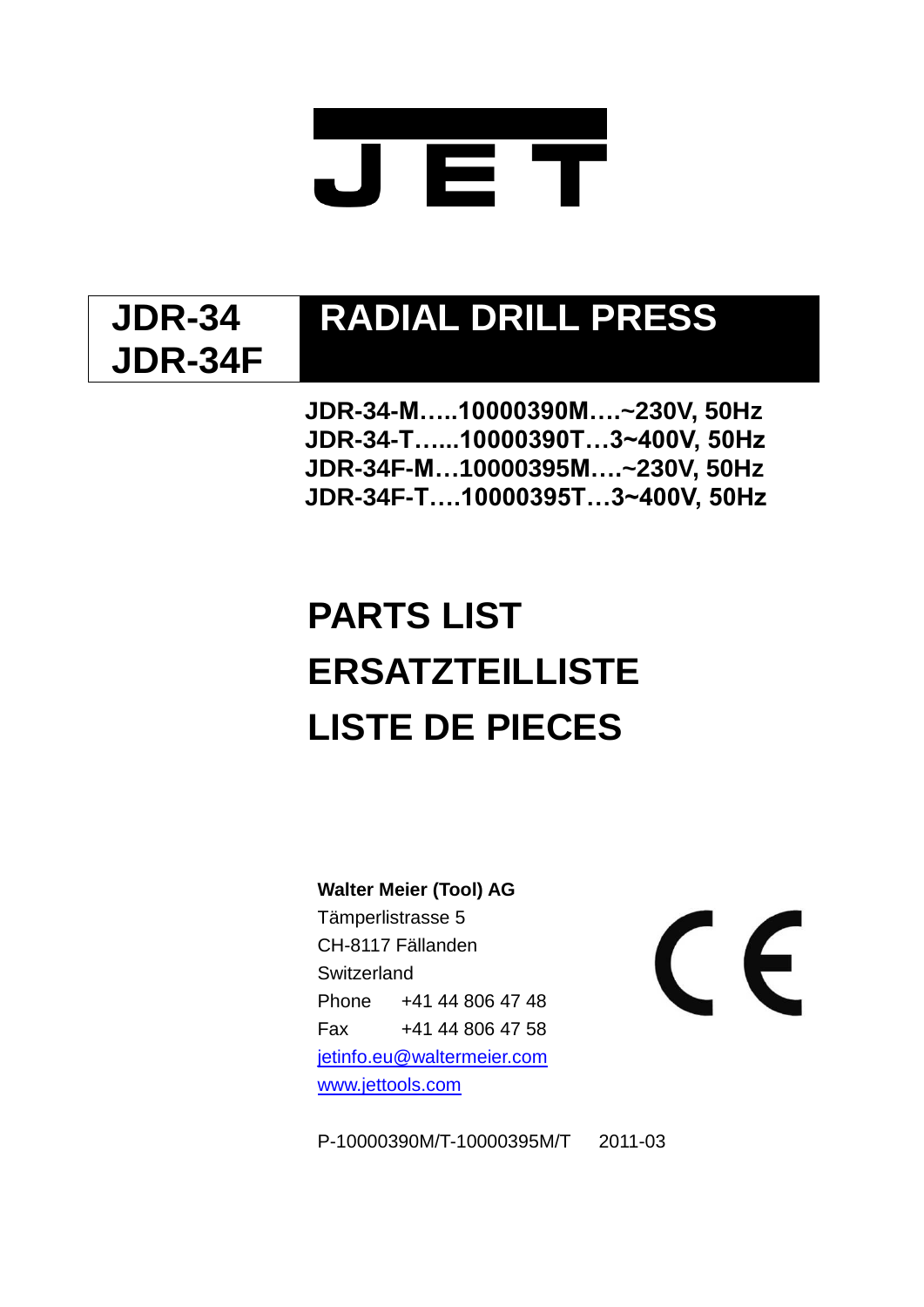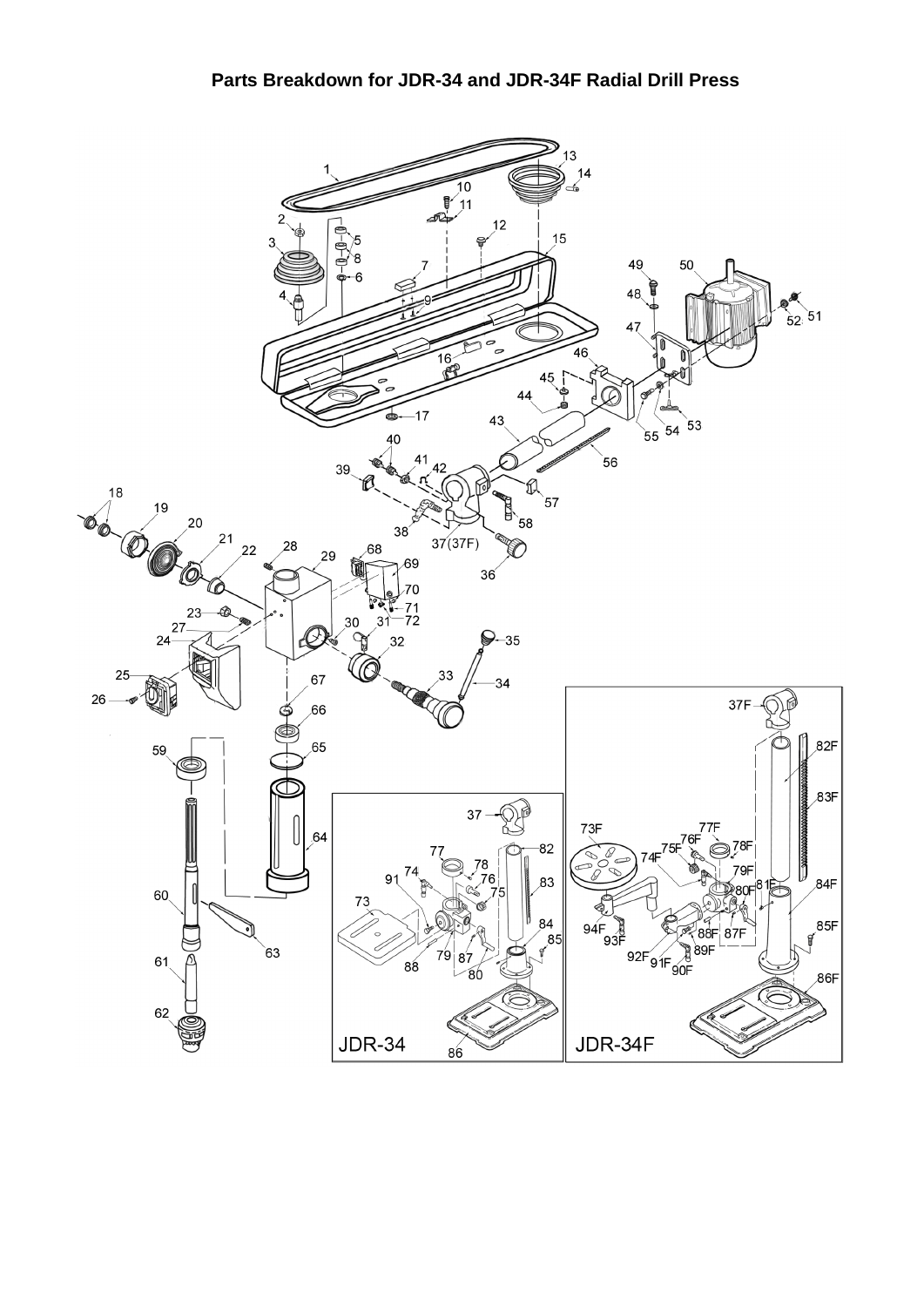#### **Parts List for JDR-34 and JDR-34F Radial Drill Press**

| <b>Index</b>    | Part No.    | <b>Description</b>                             | <b>Size</b>    | Qty. |
|-----------------|-------------|------------------------------------------------|----------------|------|
| 1               | JDR34-001   | BELT-"V"                                       | M58            |      |
|                 | PM361022    | BELT-"V"=replacement (alternative from Promac) |                |      |
| $\overline{2}$  | JDR34-002   | PULLEY NUT                                     |                |      |
| $\sqrt{3}$      | JDR34-003   | <b>SPINDLE PULLEY</b>                          |                |      |
| 4               | JDR34-004   | <b>INSERT PULLEY</b>                           |                |      |
| 5               | JDR34-005   | <b>BEARING-BALL</b>                            | 80203          | 2    |
| $6\phantom{1}6$ | JDR34-006   | <b>RETAINING RING</b>                          | 17MM           | 1    |
| $\overline{7}$  | JDR34-007   | <b>KNOB</b>                                    |                |      |
| 8               | JDR34-008   | <b>SPACER 1302023</b>                          | 1302023        | 1    |
| 9               | JDR34-009   | <b>SCREW</b>                                   | M5X12          | 2    |
| 10              | JDR34-010   | <b>SCREW</b>                                   | M5X12          |      |
| 11              | JDR34-011   | <b>CLAMP CORD</b>                              |                |      |
| 12              | JDR34-012   | <b>SCREW</b>                                   | M6X12          |      |
| 13              | JDR34-013   | <b>MOTOR PULLEY</b>                            |                |      |
| 14              | JDR34-014   | <b>SCREW</b>                                   | M6X10          |      |
| 15              | JDR34-015   | <b>BELT GUARD</b>                              |                |      |
| 16              | JDR34-016   | <b>MICRO SWITCH</b>                            |                |      |
| 17              | JDR34-017   | <b>FORM WASHER</b>                             |                | 4    |
| 18              | JDR34-018   | NUT-HEX                                        | M12            | 2    |
| 19              | JDR34-019   | <b>CAP-SPRING</b>                              |                |      |
| 20              | JDR34-020   | SPRING-TORSION                                 |                |      |
| 21              | JDR34-021   | RETAINER-SPRING                                |                |      |
| 22              | JDR34-022   | <b>SEAT-SPRING</b>                             |                |      |
| 23              | JDR34-023   | NUT-HEX                                        | M <sub>8</sub> |      |
| 24              | JDR34-024   | <b>BOX SWITCH</b>                              |                |      |
| 25              | JDR34-025   | MAGNETIC SWITCH 230V                           |                |      |
|                 | JDR34-025AE | MAGNETIC SWITCH 400V 3Phase                    |                |      |
| 26              | JDR34-026   | <b>TAPPING SCREW</b>                           | ST4.2X9.5      |      |
| 27              | JDR34-027   | <b>SCREW 1302021</b>                           |                |      |
| 28              | JDR34-028   | <b>SCREW-SOCKET SET</b>                        |                |      |
| 29              | JDR34-029   | <b>HEAD</b>                                    |                | 1    |
| 30              | JDR34-030   | PIN-STOP                                       |                |      |
| 31              | JDR34-031   | <b>LOCK-DEPTH SCREW</b>                        |                |      |
| 32              | JDR34-032   | <b>RING-DEPTH STOP</b>                         |                |      |
| 33              | JDR34-033   | <b>HUB</b>                                     |                |      |
| 34              | JDR34-034   | FEED-ROD                                       |                | 3    |
| 35              | JDR34-035   | FEED-KNOB                                      |                | 3    |
| 36              | JDR34-036   | MOVING-BAR                                     |                |      |
| 37              | JDR34-037   | <b>GUIDE FOR COLUMN (JDR-34)</b>               |                |      |
| 38              | JDR34-038   | <b>CLAMPING-LEVER</b>                          |                |      |
| 39              | JDR34-039   | LOCKING-SHOE                                   |                |      |
| 40              | JDR34-040   | <b>HEX SCREW</b>                               | M5X6           | 2    |
| 41              | JDR34-041   | NUT                                            | M16            |      |
| 42              | JDR34-042   | RING-RETAINING                                 |                |      |
| 43              | JDR34-043   | <b>HORIZONTAL-TUBE</b>                         |                |      |
| 44              | JDR34-044   | <b>SCREW-HEX</b>                               | M8X16          |      |
| 45              | JDR34-045   | WASHER                                         | M8             |      |
| 46              | JDR34-046   | MOUNT-COVER                                    |                |      |
| 47              | JDR34-047   | MOUNT-MOTOR                                    |                |      |
| 48              | JDR34-048   | <b>NUT HEX</b>                                 | M8             |      |
| 49              | JDR34-049   | <b>SCREW-HEX</b>                               | M8X20          |      |
| 50              | JDR34-050   | MOTOR 230V 50Hz 1Phase                         |                |      |
|                 | JDR34-050AE | MOTOR 400V 50Hz 3Phase                         |                |      |
|                 | JDR34-MJB   | MOTOR Junction Box complete (not shown)        |                |      |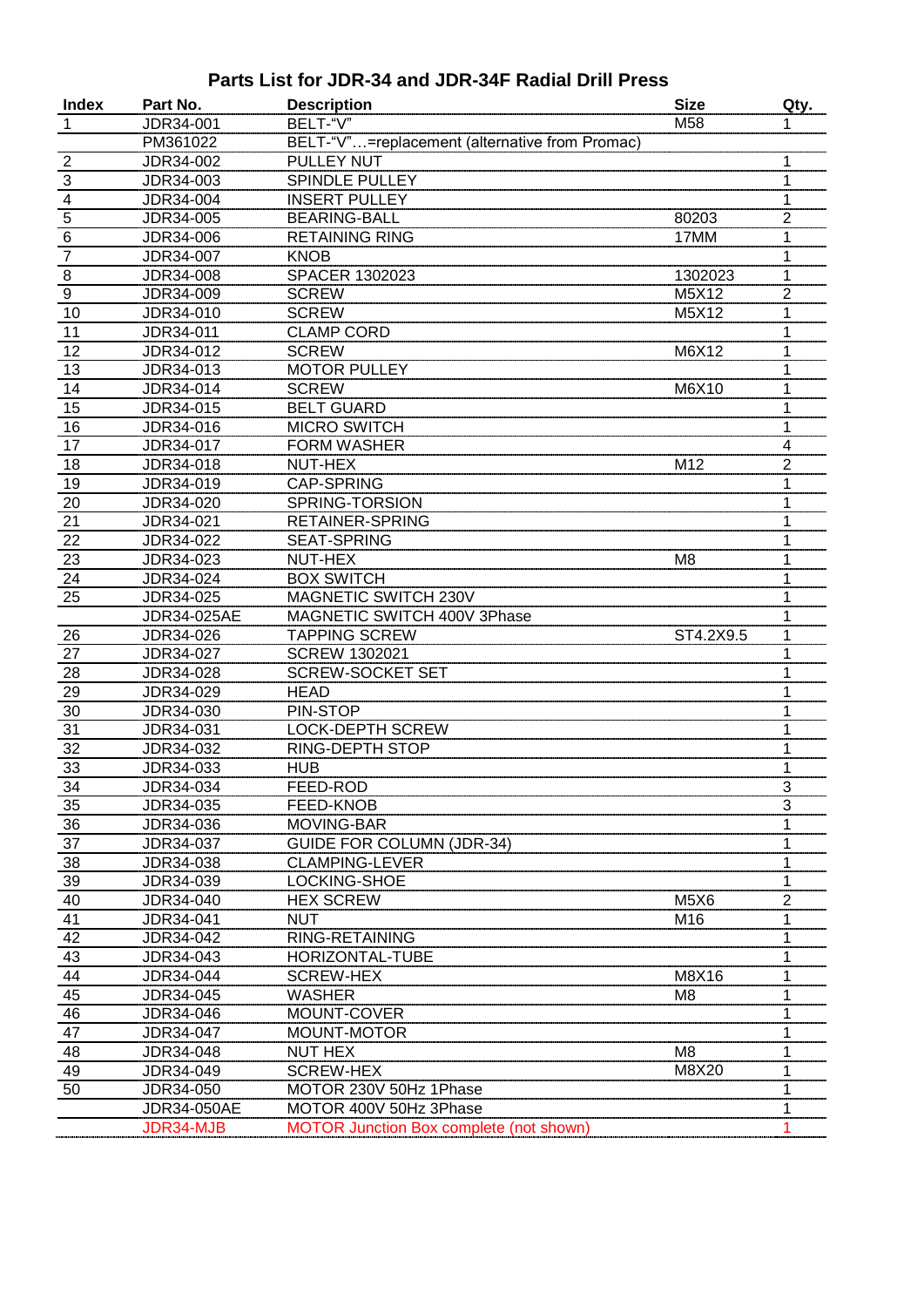### **Parts List for JDR-34 and JDR-34F Radial Drill Press**

| <b>Index</b> | Part No.           | <b>Description</b>                     | <b>Size</b>    | Qty.           |
|--------------|--------------------|----------------------------------------|----------------|----------------|
| 51           | JDR34-051          | <b>NUT HEX</b>                         | M8             | 1              |
| 52           | JDR34-052          | <b>WASHER</b>                          | M <sub>8</sub> |                |
| 53           | JDR34-053          | <b>THUMB NUT</b>                       |                | 1              |
| 54           | JDR34-054          | <b>WASHER</b>                          | M <sub>8</sub> | 1              |
| 55           | JDR34-055          | <b>SCREW-HEX</b>                       | M8X20          | 1              |
| 56           | JDR34-056          | HORIZONTAL-RACK                        |                |                |
| 57           | JDR34-057          | <b>LOCKING SHOE</b>                    |                | 1              |
| 58           | JDR34-058          | <b>CLAMPING-LEVER</b>                  |                |                |
| 59           | JDR34-059          | <b>BEARING-BALL</b>                    | 80204          | 1              |
| 60           | JDR34-060          | <b>SPINDLE</b>                         |                |                |
| 61           | JDR34-061          | <b>ARBOR</b>                           |                |                |
| 62           | JDR34-062          | <b>CHUCK</b>                           |                | 1              |
| 63           | JDR34-063          | <b>KEY-DRIFT</b>                       |                |                |
| 64           | JDR34-064          | <b>TUBE-QUILL</b>                      |                |                |
| 65           | JDR34-065          | <b>WASHER RUBBER</b>                   |                | 1              |
| 66           | JDR34-066          | <b>BEARING-BALL</b>                    | 80203          | 1              |
| 67           | JDR34-067          | RING-RETAINING                         |                | 1              |
| 68           | JDR34-068          | <b>TRANSFORMER 230V</b>                |                |                |
|              | <b>JDR34-068AE</b> | TRANSFORMER 400V                       |                |                |
| 69           | JDR34-069          | <b>LASER BOX</b>                       |                |                |
|              | <b>JDR34-069A</b>  | <b>LASER BOX COMLETE ASSEMBLY 230V</b> |                |                |
|              | <b>JDR34-069AE</b> | <b>LASER BOX COMLETE ASSEMBLY 400V</b> |                |                |
| 70           | JDR34-070          | <b>RETAINING WASHER</b>                |                | $\overline{2}$ |
| 71           | <b>JDR34-071</b>   | LASER POINTER                          |                | 2              |
| 72           | JDR34-072          | <b>LASER SWITCH</b>                    |                |                |
|              | JDR34-072A         | LASER SWITCH ASSEMBLY (68-72)          |                | 1              |
| 73           | JDR34-073          | <b>TABLE</b>                           |                | 1              |
| 74           | JDR34-074          | <b>TABLE CLAMP</b>                     |                |                |
| 75           | JDR34-075          | <b>GEAR-HELICAL</b>                    |                |                |
| 76           | JDR34-076          | <b>WORM-ELEVATION</b>                  |                | 1              |
| 77           | JDR34-077          | <b>COLUMN COLLAR</b>                   |                | 1              |
| 78           | JDR34-078          | <b>SCREW</b>                           | M6X10          |                |
| 79           | JDR34-079          | TABLE SUPPORT                          |                |                |
| 80           | JDR34-080          | <b>CRANK</b>                           |                |                |
| 82           | JDR34-082          | <b>COLUMN</b>                          |                |                |
| 83           | JDR34-083          | <b>RACK</b>                            |                | 1              |
| 84           | JDR34-084          | <b>COLUMN SUPPORT</b>                  |                |                |
| 85           | JDR34-085          | <b>HEX BOLT</b>                        | M8X20          | 4              |
| 86           | JDR34-086          | <b>BASE</b>                            |                |                |
| 87           | JDR34-087          | <b>SCREW</b>                           | M6X10          | 1              |
| 88           | JDR34-088          | <b>PIN GEAR</b>                        |                |                |
| 91           | JDR34-091          | <b>HEX BOLT</b>                        | M12X22         |                |
|              |                    |                                        |                |                |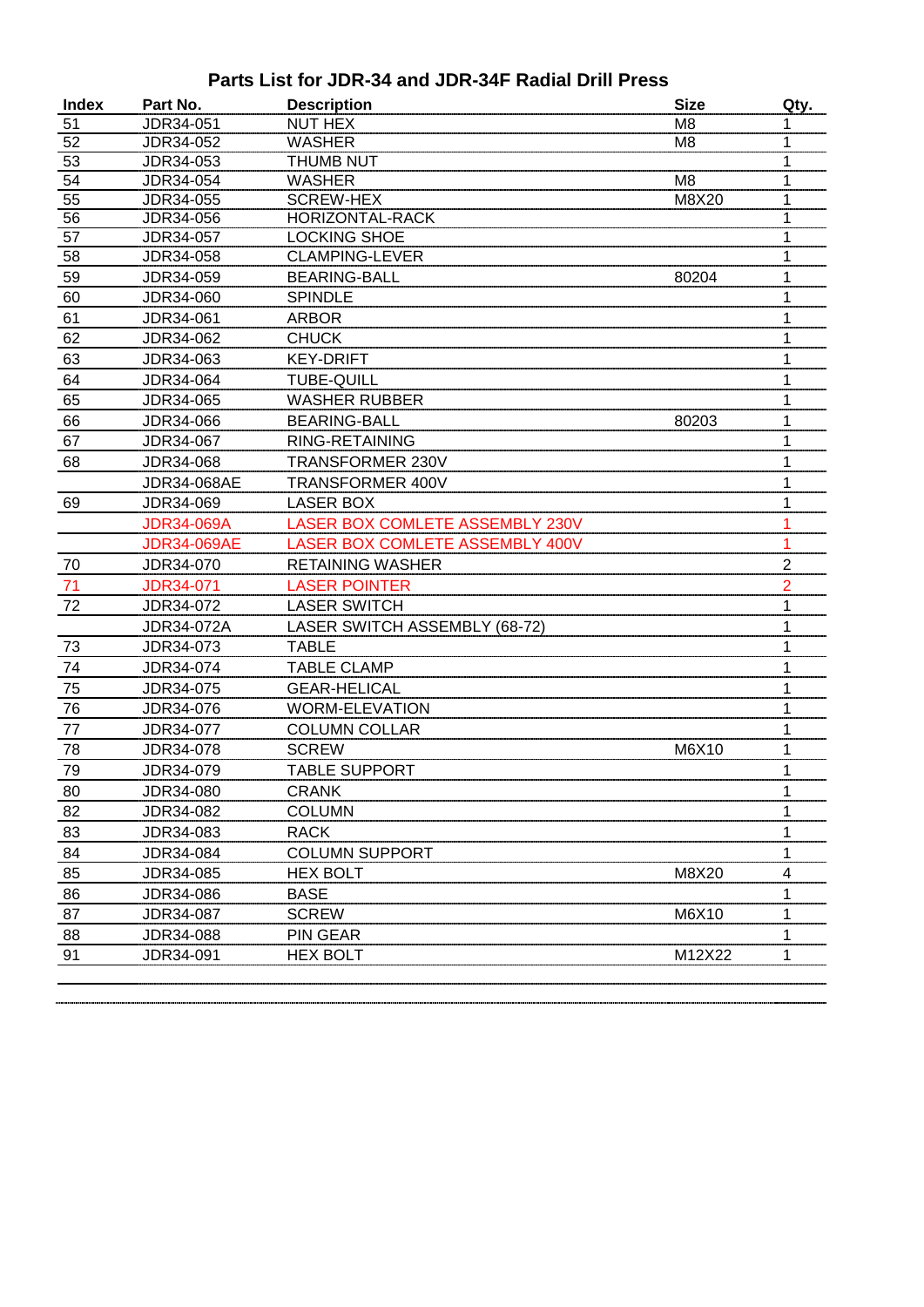### **Parts List for JDR-34F Radial Drill Press**

| <b>Index</b> | Part No.          | <b>Description</b>                | <b>Size</b> | Qty. |
|--------------|-------------------|-----------------------------------|-------------|------|
| 37F          | <b>JDR34-037F</b> | <b>GUIDE FOR COLUMN (JDR-34F)</b> |             |      |
| 73F          | <b>JDR34-073F</b> | <b>TABLE</b>                      |             |      |
| 74F          | JDR34-074F        | <b>SUPPORT CLAMP</b>              |             |      |
| 75F          | JDR34-075F        | <b>GEAR-HELICAL</b>               |             |      |
| 76F          | JDR34-076F        | <b>WORM-ELEVATION</b>             |             |      |
| 77F          | JDR34-077F        | <b>COLUMN COLLAR</b>              |             |      |
| 78F          | JDR34-078F        | <b>SCREW</b>                      | M6X10       |      |
| 79F          | JDR34-079F        | <b>TABLE SUPPORT</b>              |             |      |
| 80F          | JDR34-080F        | <b>CRANK</b>                      |             |      |
| 81F          | JDR34-081F        | <b>SCREW</b>                      | M10X12      |      |
| 82F          | JDR34-082F        | <b>COLUMN</b>                     |             |      |
| 83F          | JDR34-083F        | <b>RACK</b>                       |             |      |
| 84F          | JDR34-084F        | <b>COLUMN SUPPORT</b>             |             |      |
| 85F          | JDR34-085F        | <b>HEX BOLT</b>                   | M10X40      | 4    |
| 86F          | JDR34-086F        | <b>BASE</b>                       |             |      |
| 87F          | JDR34-087F        | <b>SCREW</b>                      | M6X10       |      |
| 88F          | <b>JDR34-088F</b> | <b>PIN GEAR</b>                   |             |      |
| 89F          | JDR34-089F        | <b>SCREW</b>                      | M6X10       |      |
| 90F          | JDR34-090F        | <b>TABLE CLAMP</b>                |             |      |
| 91F          | JDR34-091F        | <b>HEX BOLT</b>                   | M16X35      |      |
| 92F          | JDR34-092F        | <b>ARM</b>                        |             |      |
| 93F          | JDR34-093F        | <b>TABLE CLAMP</b>                |             |      |
| 94F          | JDR34-094F        | <b>EXTEND ARM</b>                 |             |      |